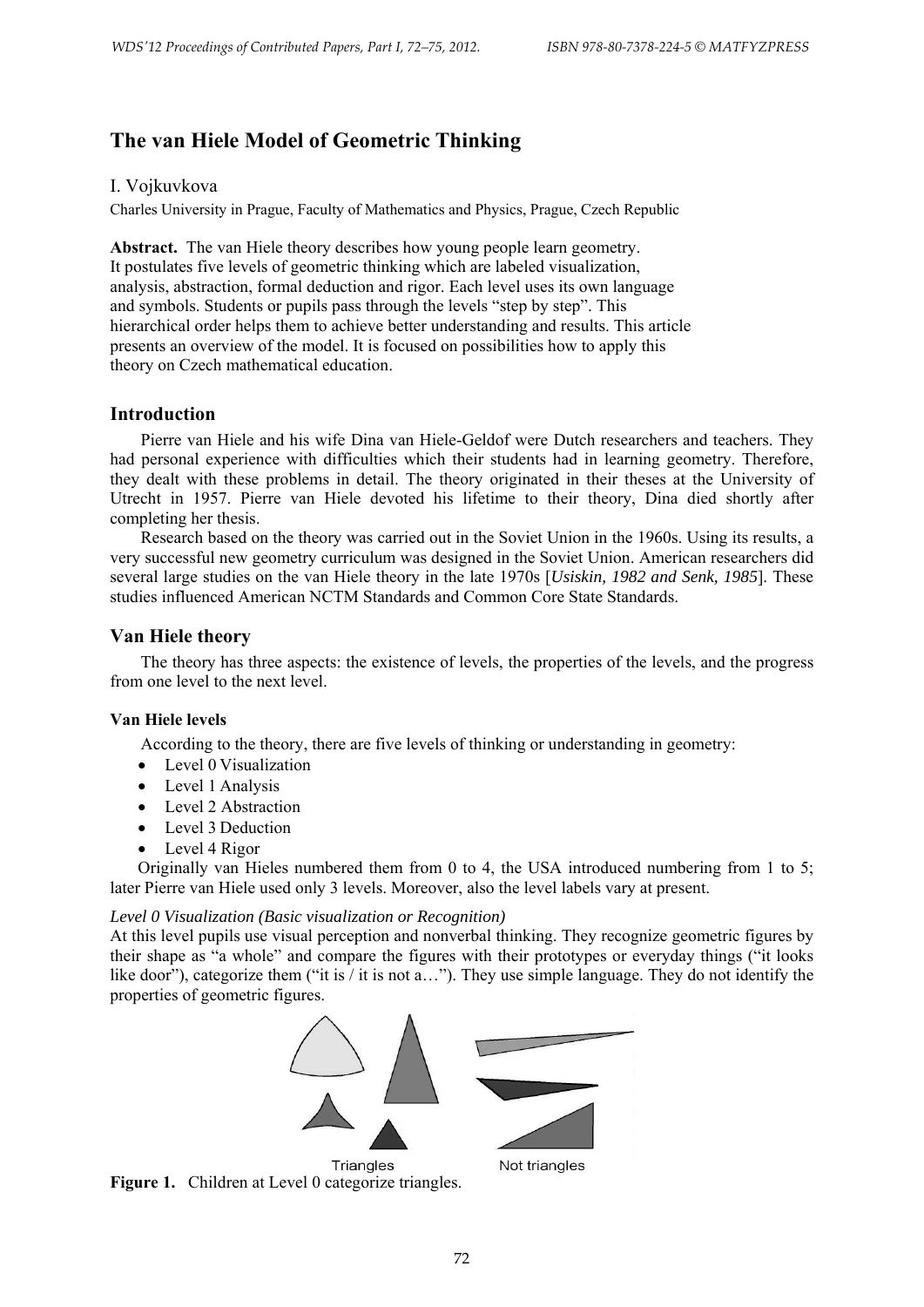## VOJKUVKOVA : THE VAN HIELE MODEL OF GEOMETRIC THINKING

## *Level 1 Analysis (Description)*

At this level pupils (students) start analyzing and naming properties of geometric figures. They do not see relationships between properties, they think all properties are important (= there is no difference between necessary and sufficient properties). They do not see a need for proof of facts discovered empirically. They can measure, fold and cut paper, use geometric software etc.



Figure 2. Children at Level 1 identify only one of the properties of squares.

# *Level 2 Abstraction (Informal deduction or Ordering or Relational)*

At this level pupils or students perceive relationships between properties and figures. They create meaningful definitions. They are able to give simple arguments to justify their reasoning. They can draw logical maps and diagrams. They use sketches, grid paper, geometric SW.



Logically ordered relationships **Figure 3.** Children at Level 2 can draw a logical map of parallelograms.

Pierre van Hiele wrote: "My experience as a teacher of geometry convinces me that all too often, students have not yet achieved this level of informal deduction. Consequently, they are not successful in their study of the kind of geometry that Euclid created, which involves formal deduction."

### *Level 3 Deduction (Formal deduction)*

At this level students can give deductive geometric proofs. They are able to differentiate between necessary and sufficient conditions. They identify which properties are implied by others. They understand the role of definitions, theorems, axioms and proofs.

### *Level 4 Rigor*

At this level students understand the way how mathematical systems are established. They are able to use all types of proofs. They comprehend Euclidean and non-Euclidean geometry. They are able to describe the effect of adding or removing an axiom on a given geometric system.

# **Properties of levels**

The levels have five important characteristics:

## *Fixed sequence (order)*

A student cannot be at level N without having gone through level (N−1). Therefore, the student must go through the levels in order.

### *Adjacency*

At each level, what was intrinsic in the preceding level becomes extrinsic in the current level. *Distinction*

Each level has its own linguistic symbols and its own network of relationships connecting those symbols. The meaning of a linguistic symbol is more than its explicit definition; it includes the experiences which the speaker associates with the given symbol. What may be "correct" at one level is not necessarily correct at another level.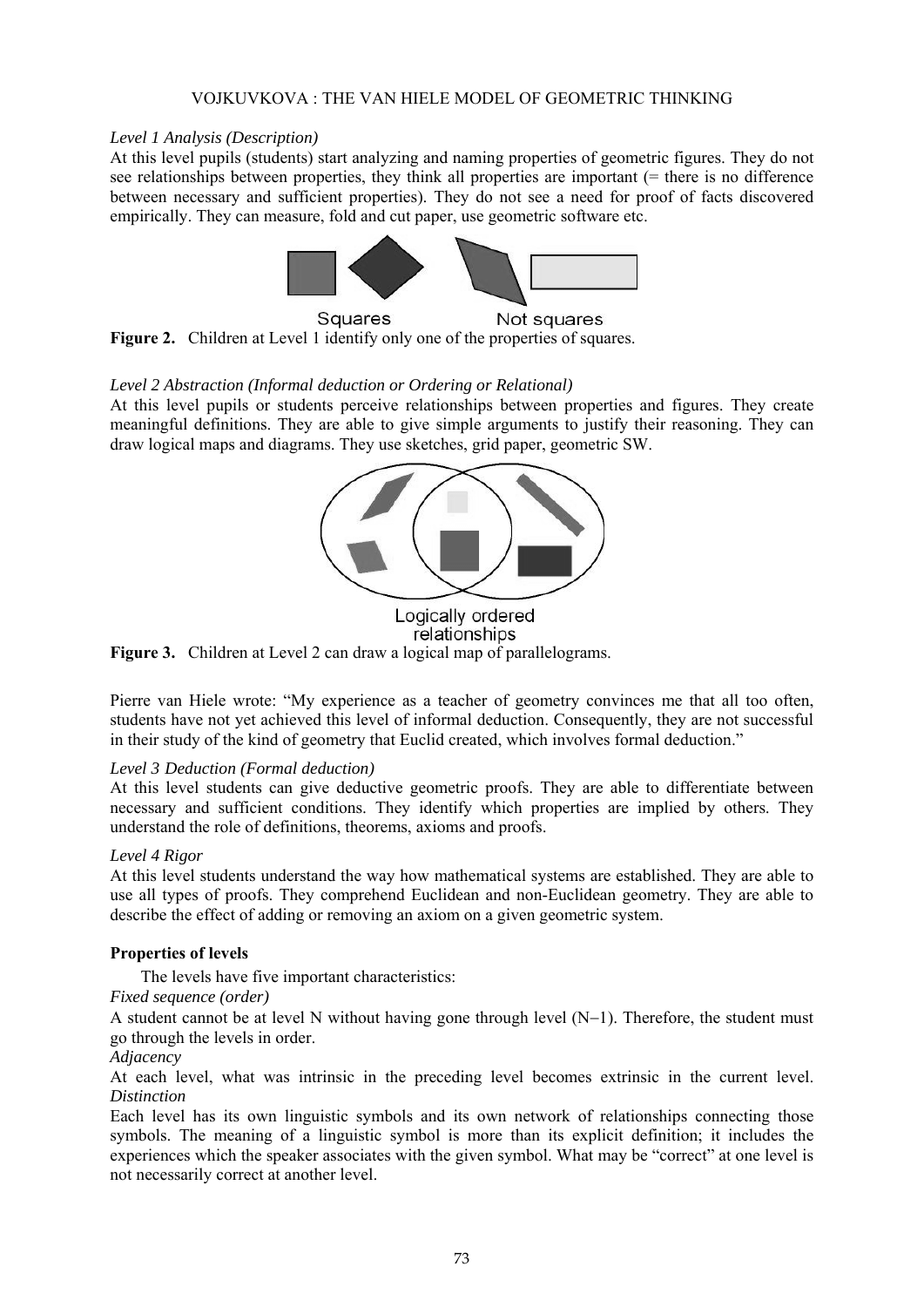## VOJKUVKOVA : THE VAN HIELE MODEL OF GEOMETRIC THINKING

### *Separation*

Two persons at different levels cannot understand each other. The teacher speaks a different "language" to the student at a lower level. The van Hieles thought this property was one of the main reasons for failure in geometry.

#### *Attainment*

The learning process leading to complete understanding at the next level has five phases – information, guided orientation, explanation, free orientation, integration, which are approximately not strictly sequential.

### **Five phases of the learning process**

Van Hieles believed that cognitive progress in geometry can be accelerated by instruction. The progress from one level to the next one is more dependent upon instruction than on age or maturity. They gave clear explanations of how the teacher should proceed to guide students from one level to the next. However, this process takes tens of hours.

#### *Information or Inquiry*

Students get the material and start discovering its structure. The teacher holds a conversation with the pupils, in well-known language symbols, in which the context he wants to use becomes clear.

(A teacher might say: "This is a rhombus. Construct some more rhombi on your paper.")

### *Guided or directed orientation*

Students deal with tasks which help them to explore implicit relationships. The teacher suggests activities that enable students to recognize the properties of the new concept. The relations belonging to the context are discovered and discussed.

(A teacher might ask: "What happens when you cut out and fold the rhombus along a diagonal? Along the other diagonal?")

#### *Explanation or Explication*

Students formulate what they have discovered, and new terminology is introduced. They share their opinions on the relationships they have discovered in the activity. The teacher makes sure that the correct technical language is developed and used. The van Hieles thought it is more useful to learn terminology after students have had an opportunity to become familiar with the concept.

(A teacher might say: "Here are the properties we have noticed and some associated terminology for the things you have discovered. Let us discuss what these mean: The diagonals lie on the lines of symmetry. There are two lines of symmetry. The opposite angles are congruent. The diagonals bisect the vertex angles.")

### *Free orientation*

Students solve more complex tasks independently. It brings them to master the network of relationships in the material. They know the properties being studied, but they need to develop understanding of relationships in various situations. This type of activity is much more open-ended.

(A teacher might say: "How could you construct a rhombus given only two of its sides?" and other problems for which students have not learned a fixed procedure.)

### *Integration*

Students summarize what they have learned and keep it in mind. The teacher should give to the students an overview of everything they have learned. It is important that the teacher does not present any new material during this phase, but only a summary of what has already been learned.

(A teacher might say: "Here is a summary of what we have learned. Write this in your notebook and do these exercises for homework.")

Pierre van Hiele wrote: "A definition of a concept is only possible if one knows, to some extent, the thing that is to be defined."

#### **American study based on van Hiele theory**

The fundamental purpose of the American study [*Usiskin, 1982*] was to test the ability of the van Hiele theory to describe and predict the performance of students in secondary school geometry. The tested sample consisted of 2699 students enrolled in a one-year geometry course in 13 schools. There were represented students from the seventh through the twelfth grades, 96 % of students were between